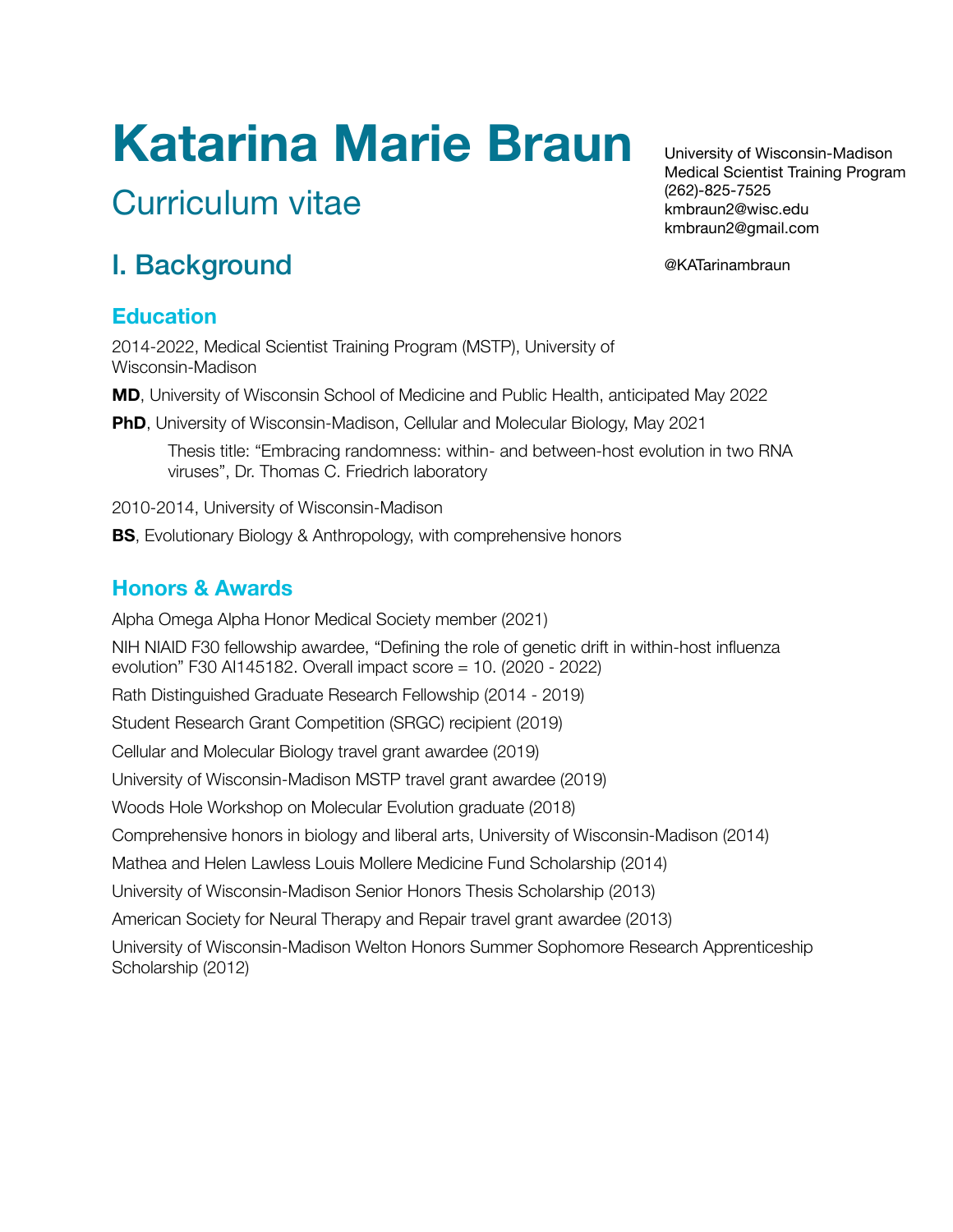## **II. Research accomplishments**

#### **Peer-reviewed publications**

- 1. Dustin W. Currie\*, Gage K. Moreno\*, Miranda J. Delahoy, Ian W. Pray, Amanda Jovaag, **Katarina M. Braun**, Devlin Cole, Todd Shechter, Geroncio Fajardo, Brian Yandell, Steve Goldstein, Dena Bushman, Hannah Segaloff, Patrick Kelly, Collin Pitts, Christin Lee, Katarina Grande, Amanda Kita-Yarbro, Brittany Grogan, Sara Mader, Jake Baggot, Al Bateman, Ryan Westergaard, Jacqueline E. Tate, Thomas C. Friedrich, Hannah L. Kirking, David H. O'Connor, Marie E. Killerby. Interventions to Disrupt Coronavirus Disease Transmission at a University, Wisconsin, USA, August–October 2020. *Emerging Infectious Diseases*. September 2021.
- 2. **Katarina M. Braun\***, Gage K. Moreno\*, Ashley Buys, Max Bobholz, Molly A. Accola, Laura Anderson, William R. Rehrauer, David A. Baker, Nasia Safdar, Alexander J. Lepak, David H. O'Connor, Thomas C. Friedrich. Viral Sequencing to Investigate Sources of SARS-CoV-2 Infection in US Healthcare Personnel. *Clinical Infectious Diseases*. September 2021.
- 3. Jonathan L. Temte, Shari Barlow, Emily Temte, Maureen Goss, Kelsey Florek, **Katarina M. Braun**, Thomas C. Friedrich, Erik Reisdorf, Allen C. Bateman, Ara Uzicanin. Evidence of Early Household Transmission of SARS-CoV-2 Involving a School-aged Child. *Wisconsin Medical Journal*. August 2021.
- 4. **Katarina M. Braun\***, Gage K. Moreno\*, Cassia Wagner, Molly A. Accola, William M. Rehrauer, David A. Baker, Katia Koelle, David H. O'Connor, Trevor Bedford, Thomas C. Friedrich, Louise Moncla. Acute SARS-CoV-2 infections harbor limited within-host diversity and transmit via tight transmission bottlenecks*. PLoS Pathogens*. August 2021.
- 5. Gage K. Moreno\*, **Katarina M. Braun\***, Ian W. Pray, Hannah E. Segaloff, David A. Baker, Ailam Lim, Keith Poulsen, Jonathan Meiman, Ryan P. Westergaard, Michael K. Moll, Thomas C. Friedrich, David H. O'Connor. Severe Acute Respiratory Syndrome Coronavirus 2 Transmission in Intercollegiate Athletics Not Fully Mitigated With Daily Antigen Testing. *Clinical Infectious Diseases.* July 2021.
- 6. Chelsea M. Crooks, Andrea M. Weiler, Sierra L. Rybarczyk, Mason Bliss, Anna S. Jaeger, Megan E. Murphy, Heather A. Simmons, Andres Mejia, Michael K. Fritsch, Jennifer M. Hayes, Jens C. Eickhoff, Ann M. Mitzey, Elaina Razo, **Katarina M. Braun**, Elizabeth A. Brown, Keisuke Yamamoto, Phoenix M. Shepherd, Amber Possell, Kara Weaver, Kathleen M. Antony, Terry K. Morgan, Christina M. Newman, Dawn M. Dudley, Nancy Schultz Darken, Eric Peterson, Leah C. Katzelnick, Angel Balmaseda, Eva Harris, David H. O'Connor, Emma L. Mohr, Thaddeus G. Golos, Thomas C. Friedrich, Matthew T. Aliota. Previous exposure to dengue virus is associated with increased Zika virus burden at the maternal-fetal interface in rhesus macaques. *PLoS Neglected Tropical Diseases*. July 2021.
- 7. Chelsea M. Crooks, Andrea M. Weiler, Sierra L. Rybarczyk, Mason Bliss, Anna S. Jaeger, Megan E. Murphy, Heather A. Simmons, Andres Mejia, Michael K. Fritsch, Jennifer M. Hayes, Jens C. Eickhoff, Ann M. Mitzey, Elaina Razo, **Katarina M. Braun**, Elizabeth A. Brown, Keisuke Yamamoto, Phoenix M. Shepherd, Amber Possell, Kara Weaver, Kathleen M. Antony, Terry K. Morgan, Dawn M. Dudley, Eric Peterson, Nancy Schultz-Darken, David H. O'Connor, Emma L. Mohr, Thaddeus G. Golos, Matthew T. Aliota, Thomas C. Friedrich. African-Lineage Zika Virus Replication Dynamics and Maternal-Fetal Interface Infection in Pregnant Rhesus Macaques. *Journal of Virology*. July 2021.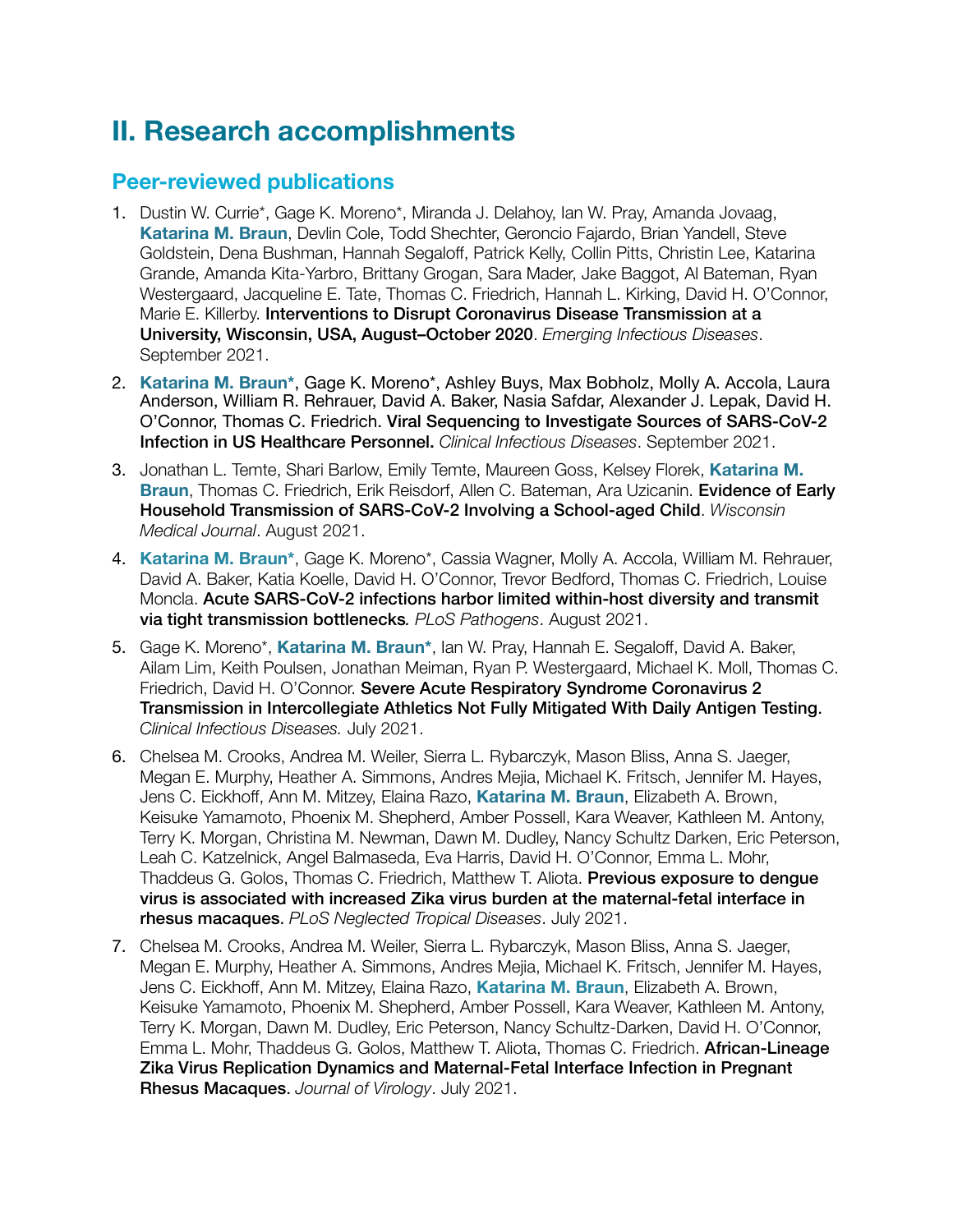- 8. Kasen K. Riemersma, Anna S. Jaeger, Chelsea M. Crooks, **Katarina M. Braun**, James Weger-Lucarelli, Gregory D. Ebel, Thomas C. Friedrich, Matthew T. Aliota. Rapid evolution of enhanced Zika virus virulence during direct vertebrate transmission chains. *Journal of Virology*. March 2021.
- 9. **Katarina M. Braun\***, Gage K. Moreno\*, Peter J. Halfmann, David A. Baker, Emma Boehm, Andrea Weiler, Amelia K. Haj, Yoshihiro Kawaoka, Katia Koelle, David H. O'Connor, Thomas C. Friedrich. Transmission of SARS-CoV-2 in domestic cats imposes a narrow bottleneck. *PLoS Pathogens.* February 2021.
- 10. Anna S. Heffron\*, **Katarina M. Braun\***, Cora Allen-Savietta, Amarette Filut, Chelsea Hanewall, Anna Huttenlocher, Jo Handelsman, Molly Carnes. Gender can influence student experiences in MD-PhD Training. *Journal of Women's Health.* January 2021.
- 11. Gage K. Moreno\*, **Katarina M. Braun\***, Kasen K. Riemersma\*, Michael A. Martin, Peter J. Halfmann, Chelsea M Crooks, Trent Prall, David Baker, John J. Baczenas, Anna S. Heffron, Mitchell Ramuta, Manjeet Khubbar, Andrea M. Weiler, Molly A. Accola, William M Rehrauer, Shelby L. O'Connor, Nasia Safdar, Caitlin S. Pepperell, Trivikram Dasu, Sanjib Bhattacharyya, Yoshihiro Kawaoka, Katia Koelle, David H. O'Connor, Thomas C. Friedrich. Viral sequence data reveal fine-scale spatiotemporal heterogeneities in SARS-CoV-2 introduction and spread. *Nature Communications*. November 2020.
- 12. Nasia Safdar, Gage K. Moreno, **Katarina M. Braun**, Thomas C. Friedrich, David H. O'Connor. Using Virus Sequencing to Determine Source of SARS-CoV-2 Transmission for Healthcare Worker. *Emerging Infectious Diseases*. October 2020.
- 13. **Katarina M. Braun\***, Thomas C. Friedrich. **Influenza evolution with little host selection**. *Nature Ecology and Evolution – News and Views article*. January 2019.
- 14. Kelsey R. Florek, Luiza M. Campos, **Katarina M. Braun**, Huong Q. McLean, Jennifer P. King, Brendan Flannery, Edward A. Belongia, Thomas C. Friedrich. An updated influenza A(H3N2) vaccine generates limited antibody responses to previously encountered antigens in children. *Vaccine*. January 2018.
- 15. Corinna A. Jones, Mary K. Duffy, Sarah A. Hoffman, Nancy J. Schultz-Darken, **Katarina M. Braun**, Michelle R. Cucci, Marina E. Emborg. Vocalization development in common marmosets for neurodegenerative translational modeling. *Neurological Research.* February 2018.
- 16. Scott C. Vermilyea, Scott Guthrie, Michael Meyer, Kim Smuga-Otto, **Katarina M. Braun**, Sara Howden, James A. Thomson, Su-Chun Zhang, Marina E. Emborg, Thaddeus G. Golos. Induced pluripotent stem cell-derived dopaminergic neurons from adult common marmoset fibroblasts. *Stem Cells and Development.* 2017 Sep 1;26(17):1225-35.
- 17. Nancy Schultz-Darken, **Katarina M. Braun**, Marina E. Emborg. Neurobehavioral development in common marmoset monkeys. *Developmental Psychobiology*. March 2016.
- 18. **Katarina M. Braun\***, Nancy Schultz-Darken, Mary Schneider, Colleen F. Moore, Marina E. Emborg. Development of a novel postnatal neurobehavioral scale for evaluation of common marmoset monkeys. *American Journal of Primatology*. April 2015.
- \* **indicates first author**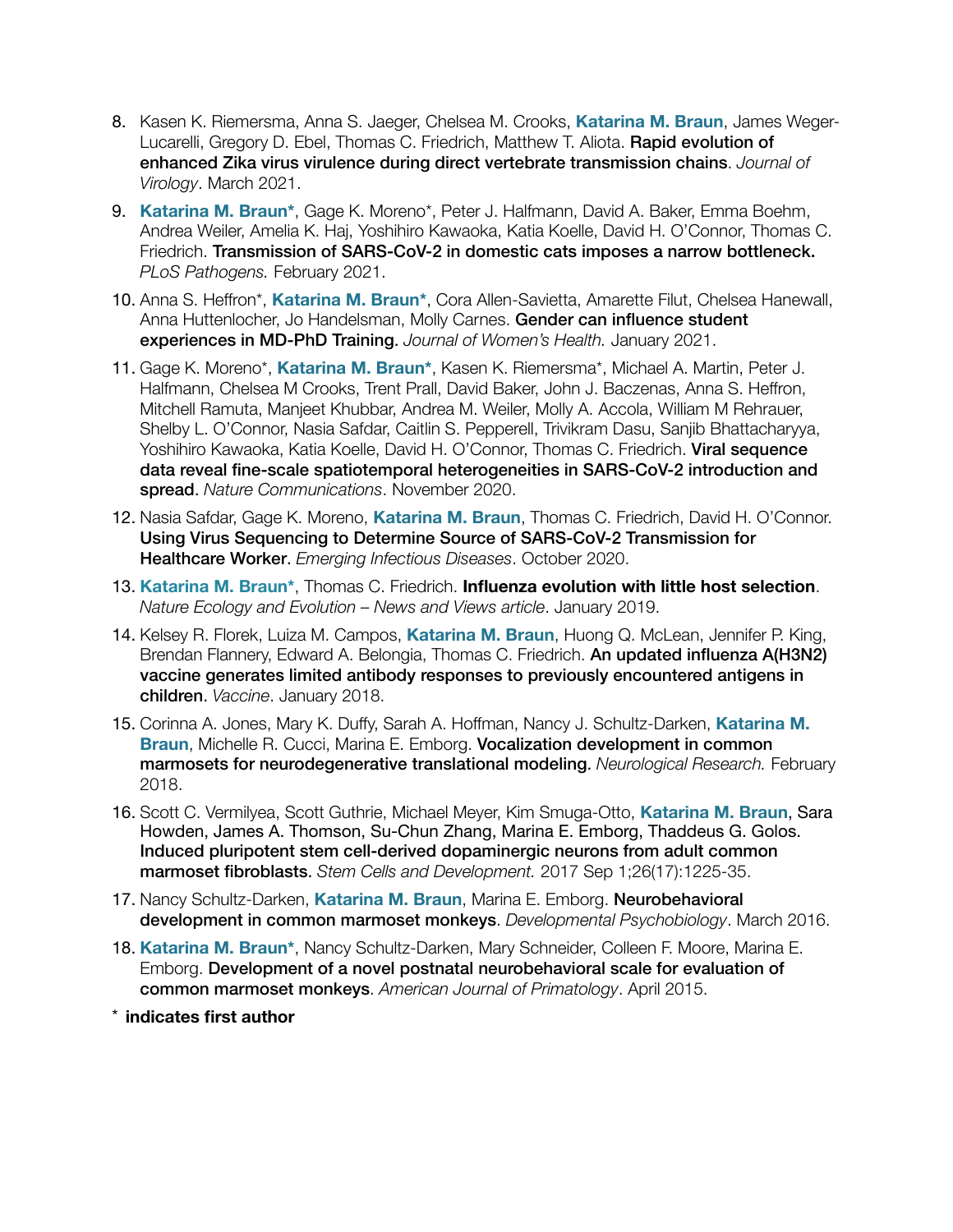#### **Manuscripts submitted and/or under review**

- 1. Peter J. Halfmann, Makota Kuroda, Tammy Armbrust, James Teiler, Ariane Balaram, Gage K. Moreno, Molly A. Accola, Riccardo Valdez, Theresa Kowalski-Dobson, **Katarina M. Braun**, Siya Yamayoshi, Elizabeth Somsen, John J. Baczenas, Matthew McLaughlin, William Rehrauer, Masaki Imai, Thomas C. Friedrich, Shelby L. O'Connor, David H. O'Connor, Aubree Gordon, Bette Korber, Yoshihiro Kawaoka. Characterization of the emerging SARS-CoV-2 B.1.621 (Mu) Variant. Under review at *Scientific Translational Medicine*.
- 2. Katherine A. Amato, Luis A. Haddock III, **Katarina M. Braun**, Victoria Meliopoulos, Brandi Livingston, Rebekah Honce, Grace A. Schaack, Emma Boehm, Christina A. Higgins, Gabrielle L. Barry, Katia Koelle, Stacey Schultz-Cherry, Thomas C. Friedrich, Andrew Mehle. Influenza A virus undergoes compartmentalized replication in vivo dominated by stochastic bottlenecks. Submitted to *Nature Microbiology.*

#### **Preprint publications**

- 1. Gage K. Moreno\*, **Katarina M. Braun\***, Peter J. Halfmann, Trent M. Prall, Kasen K. Riemersma, Amelia K. Haj, Joseph Lalli, Kelsey R. Florek, Yoshihiro Kawaoka, Thomas C. Friedrich, David H. O'Connor. Limited SARS-CoV-2 diversity within hosts and following passage in cell culture. *bioRxiv*. April 2020.
- 2. Courtney L. Finch, Ian Crozier, Ji Hyun Lee, Russ Byrum, Timothy K. Cooper, Janie Liang, Kaleb Sharer, Jeffrey Solomen, Philip J. Sayre, Gregory Kocher, Christopher Bartos, Nina M. Aios, Marcelo Castro, Peter A. Larson, Ricky Adams, Brett Beitzel, Nicholas Di Paolo, Jeffrey R. Kugelman, Jonathan R. Kurtz, Tracey Burdette, Martha C. Nason, Irwin M. Feuerstein, Gustavo Palacios, Maris C. St. Claire, Matthew G. Lackemeyer, Reed F. Johnson, **Katarina M. Braun**, Mitchell D. Ramuta, Jiro Wada, Connie S. Schmaljohn, Thomas C. Friedrich, David H. O'Connor, Jens H. Kuhn. Characteristic and quantifiable COVID-19-like abnormalities in CT- and PET/CT-imaged lungs of SARS-CoV-2-infected crab-eating macaques (Macaca fascicularis). *bioRxiv*. May 2020.

**\* indicates first author** 

#### **Oral research presentations**

2021 "*Limited within-host diversity and tight transmission bottlenecks limit SARS-CoV-2 evolution in acutely infected individuals"*

ISIRV-WHO Virtual Conference: COVID-19, Influenza and RSV: Surveillance-Informed Prevention and Treatment, virtual talk (October 2021)

2020 "*SARS-CoV-2 in two Wisconsin communities, on campus, and in healthcare workers*"

University of Wisconsin-Madison, Medical Scientist Training Program Seminar series, virtual talk (November 2020)

2020 *"Distinct patterns of SARS-CoV-2 transmission in two nearby communities in Wisconsin, USA*"

International AIDS Society COVID-19 Conference, virtual talk (July 2020)

2020 *"Sequencing SARS-CoV-2 to characterize viral dynamics within and between domestic cats*"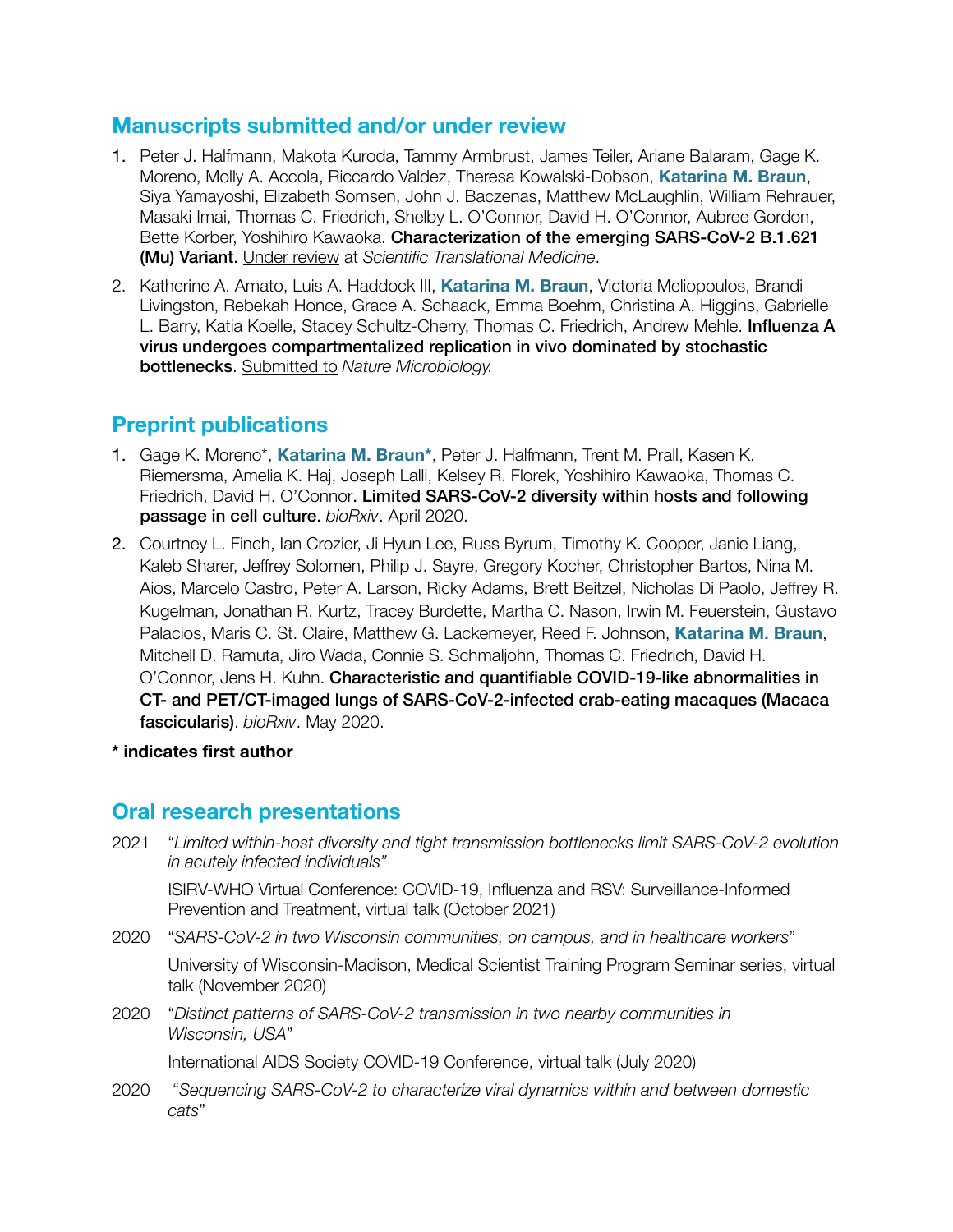COVEN group, virtual talk (October 2020)

2019 *"Stringent transmission bottlenecks constrain adaptation of H7N9 viruses to mammalian hosts*"

Wisc-e-Sota Virology Symposium, La Crosse, Wisconsin (September 2019)

- 2018 "*Gender and our MSTP*" University of Wisconsin-Madison, Medical Scientist Training Program retreat, Green Lake, Wisconsin (September 2018)
- 2013 "Neurodevelopment in Common Marmoset Monkeys (Callitrhix jacchus) and its *application to transgenesis*"

American Society for Neural Therapy and Repear Conference, Clearwater Beach, Florida (April 2013)

#### **Poster presentations (presenting author)**

2021 "*Limited within-host diversity and tight transmission bottlenecks limit SARS-CoV-2 evolution in acutely infected individuals"*

ISIRV-WHO Virtual Conference: COVID-19, Influenza and RSV: Surveillance-Informed Prevention and Treatment (October 2021)

- 2020 "*Quantifying influenza virus transmission bottlenecks via molecular barcoding"* 39th Annual American Society for Virology Meeting, cancelled due to COVID-19 (June 2020)
- 2019 "*Stringent transmission bottlenecks constrain adaptation of H7N9 to mammalian hosts* Options X for the Control of Influenza, Singapore, Singapore (September 2019)
- 2019 *"Striving for greater gender equity in one MSTP: A framework for stemming the leaky pipeline*"

American Physician Scientist Association, Chicago, Illinois (April 2019)

2017 "Approaches to improve the accuracy of SNP frequency and population size estimates in *deep sequencing analyses of viral populations*"

University of Wisconsin-Madison, Medical Scientist Training Program Symposium, Madison, Wisconsin (April 2017)

#### **Poster presentations (contributing author)**

- 2021 "*Gender Can Influence Student Experiences in MD-PhD Training*" National MD/PhD DEI Summit, virtual conference, (July 2021)
- 2021 "*Quantifying influenza virus transmission bottlenecks via molecular barcoding"* American Society of Virology Annual conference, virtual conference (July 2021)
- 2020 "Comparing the SARS-CoV-2 outbreaks in Dane County and the greater Milwaukee *area, Wisconsin*"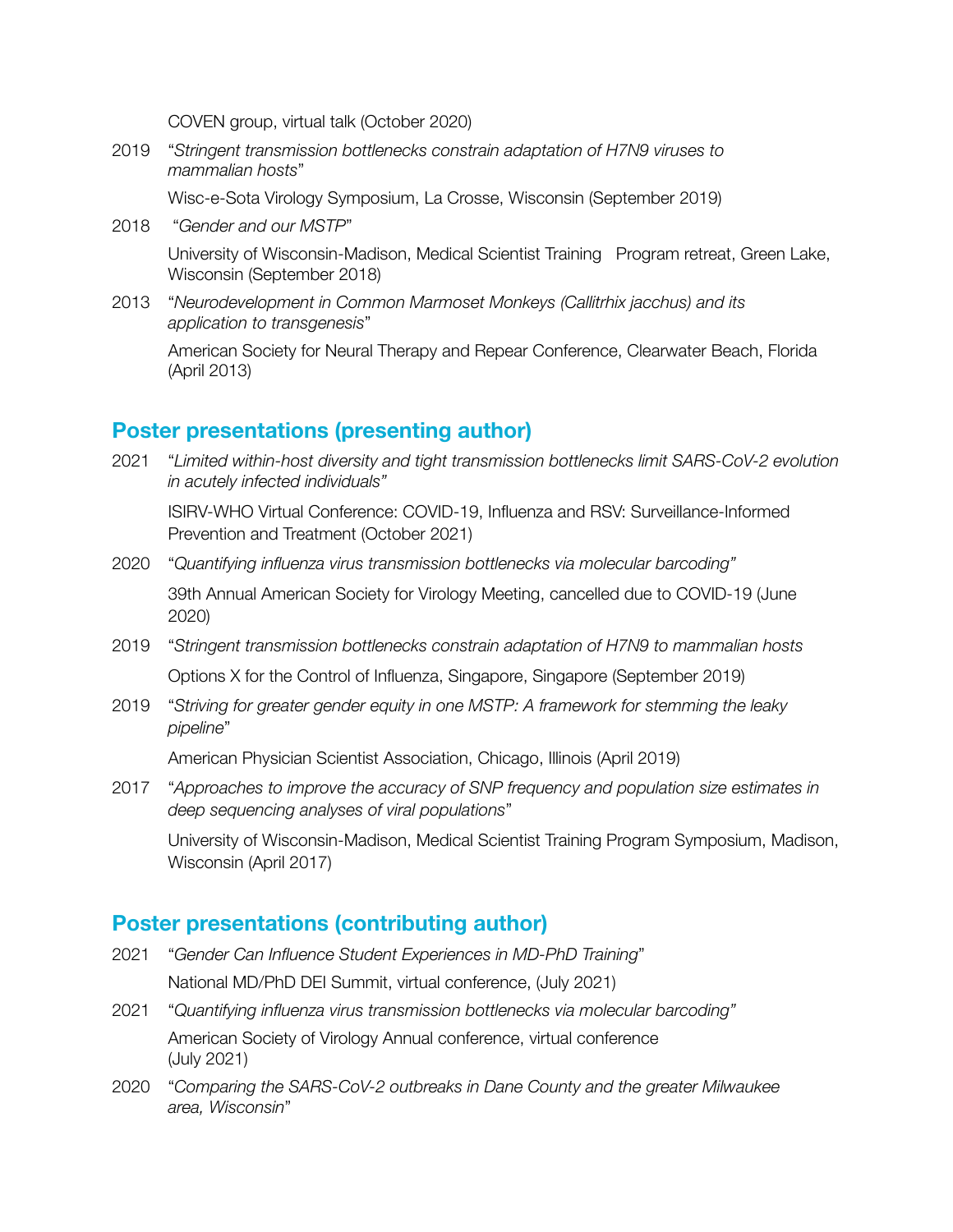International AIDS Society COVID-19 Conference, virtual conference (July 2020)

2020 *"Prior dengue immunity may enhance Zika virus infection in the placenta in non-human primates"*

American Society of Tropical Medicine and Hygiene Annual Meeting, virtual conference (November 2020)

2020 *"*Quantifying influenza virus diversity during infection and transmission using molecular *barcodes*"

National Human Genome Research Institute Research Training and Career Development Annual Meeting, virtual conference (March 2020)

- 2020 "*Quantifying influenza virus transmission bottlenecks via molecular barcoding"* American Society of Virology Annual conference, cancelled due to COVID-19
- 2016 "*Early development of common marmoset vocalizations*" Society for Neuroscience, San Diego, California (November 2016)
- 2015 "*Common marmosets IPSC-derived midbrain floorplate neuroprogenitors*" Society for Neuroscience, Chicago, Illinois (October 2015)

## **III. Professional development**

#### **Leadership & service**

#### University of Wisconsin-Madison MSTP Admission Committee Member (2019 - 2021)

• Served on the MSTP admissions committee as student member for two admissions cycles. Reviewed applications materials, scored and interview applicants, participated in weekly admissions meetings, and sought to recruit female and minority students to the UW-MSTP in particular.

University of Wisconsin-Madison MSTP Executive Committee, Diversity and Outreach Co-Chair (2017 - 2020)

• Served as MSTP Executive Committee Diversity and Outreach co-chair for three academic years. Organized DEI journal clubs, dinners, and presentations. Recruited and coordinated outside speakers related to implicit bias and diversity, equity, and inclusion (DEI) efforts. Contributed to new MSTP curriculum on implicit bias. Co-led a project on the role of gender in MSTP education and experiences.

#### AIDS Vaccine Research Laboratories DEI Journal Club Leader (2019 - 2020)

• Co-founded and led a monthly graduate-student focused journal club on DEI efforts and implicit bias in science

#### University of Wisconsin Medical Scientist Training Program Peer Tutor (2017-2020)

• Regularly met with co-MSTP students to discuss challenges and provide support related to curriculum, MSTP transition points, choosing a lab, interpersonal challenges, etc. Participated in F30 preparation sessions to provide verbal and written feedback for students preparing and submitting NIH fellowships.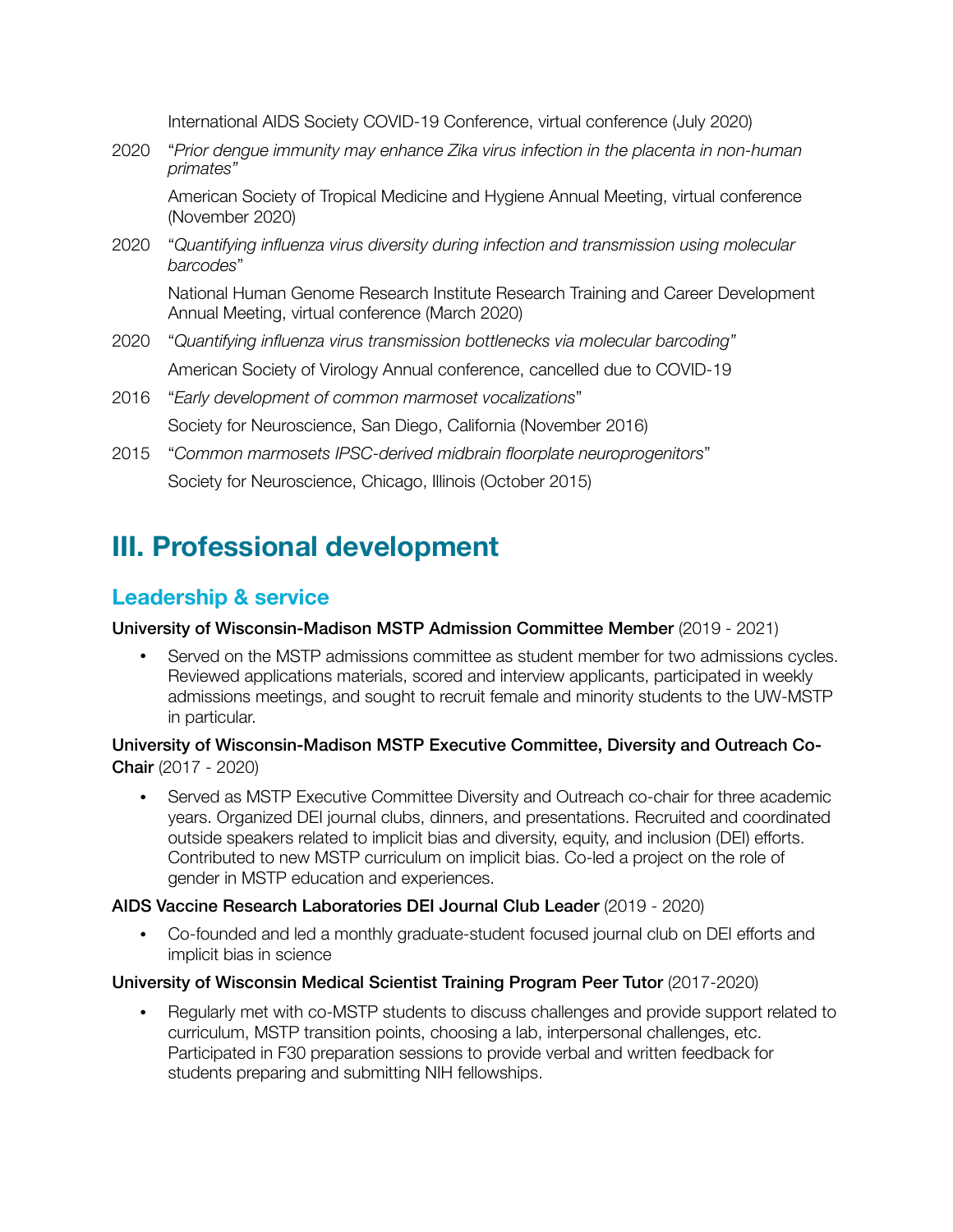#### University of Wisconsin School of Medicine and Public Health MEDiC volunteer (2017 present)

• Volunteered at various student-run free clinics around Madison to assist in providing care and coordinating social services for residents of Madison, WI.

#### University of Wisconsin School of Medicine and Public Health, American Medical Association Medical Student Section, UWSMPH Chapter Co-president (2016 - 2017)

• Co-led the UWSMPH American Medical Association (AMA) Medical Student Section (MSS) chapter. Organized regular group meetings, including resolution-writing workshops and policy brainstorming sessions.

#### University of Wisconsin School of Medicine and Public Health, American Medical Association Medical Student Section, Committee for Bioethics and Humanities (2015 - 2016)

• Served on the AMA-MSS for the Committee for Bioethics and Humanities. Researched and wrote position statements on various topics including pelvic exams on anesthetized patients and the ethical use of social media in medicine.

#### American Medical Association Medical Student Section Region 2 Delegate (2015)

• Served as a region 2 delegate at regional and national AMA-MSS meetings to vote on policy and provide testimony on various resolutions.

#### University of Wisconsin School of Medicine and Public Health, Internal Medicine Interest Group (IMIG) Student Leader (2015 - 2016)

• Co-led the IMIG. Organized multiple resident and fellow question-and-answer sessions as well as other sub-speciality informational sessions. Coordinated and distributed medical student resources.

#### University of Wisconsin School of Medicine and Public Health, Substance Abuse Task Force, Co-founder (2014)

• Co-founded the Substance Abuse Task Force at UWSMPH, an organization that worked on education related to improved opioid prescribing practices, opioid use contracts, and the safe and effective disposal of excess opioid medications.

#### Resolutions authored and presented at national AMA conferences:

- (1) "Support for the Use of Pain Contracts" adopted as AMA-MSS policy, A-2015.
- (2) "Banning the Sale of Sugar-Sweetened Beverages in Hospitals" adopted as AMA-MSS policy, I-2015.

#### **Administrative and collective duties**

#### Peer reviewer for academic journal(s)

(1) Virus Evolution, 2021

#### **Workshops**

Workshop on Molecular Evolution, Marine Biological Laboratory. Woods Hole, Massachusetts (July 2018)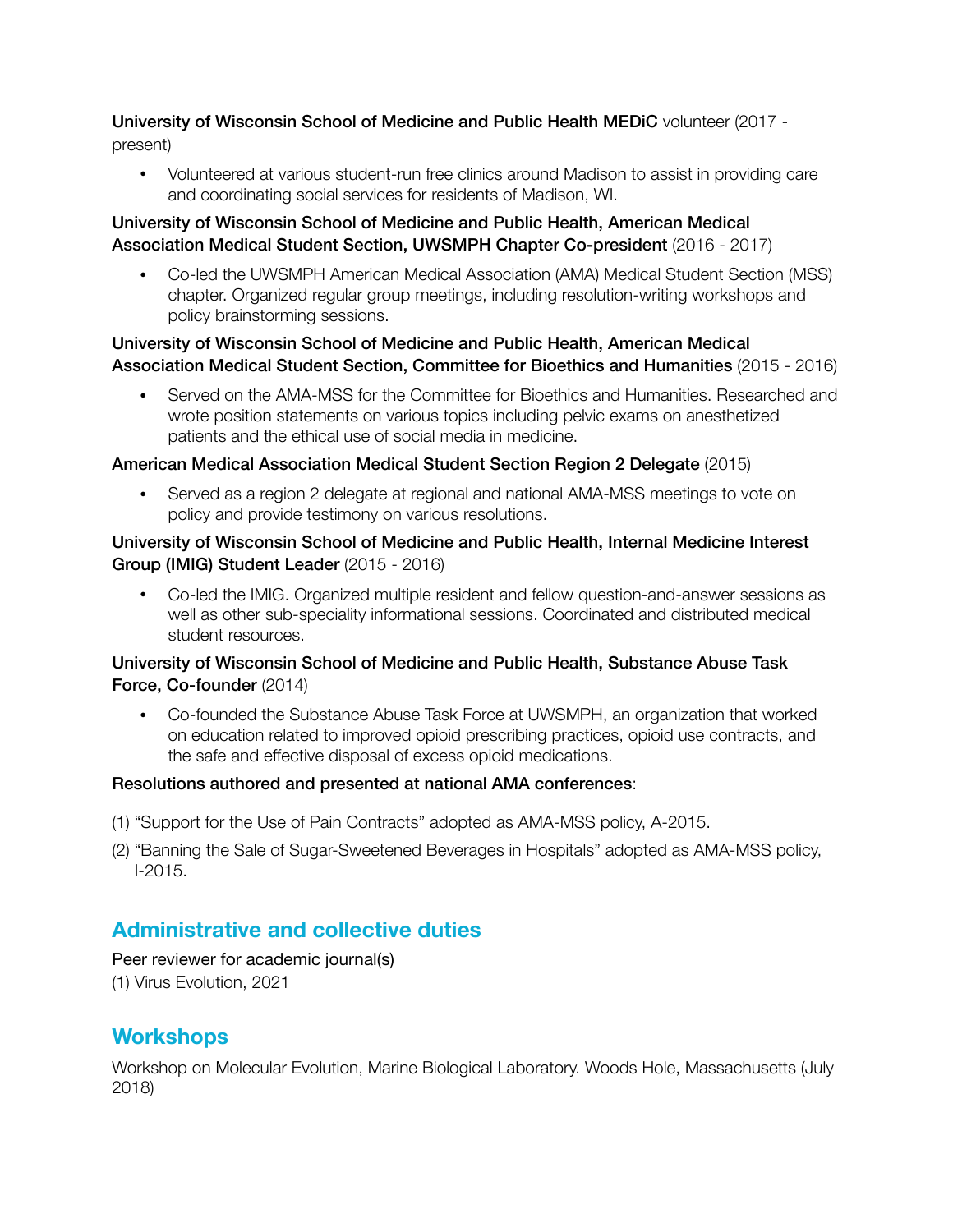University of Wisconsin Biotechnology Center: Introduction to next generation sequence analysis, Linux essentials for next generation sequencing data analysis (September 2017)

Wisconsin Medical Society Annual Meeting Delegate for Student Caucus, Madison, Wisconsin (April 2016)

American Medical Association – Medical Student Section Annual Meeting, Served as Region 2 Delegate, Chicago, Illinois (June 2015)

American Medical Association – Medical Student Section Region 2 Meeting, Served as a UW School of Medicine Delegate, Omaha, Nebraska (February 2015)

American Medical Association – Medical Student Section Interim Meeting, Served as Region 2 Delegate, Dallas, Texas (November 2014)

#### **Media**

Hosted Senator Tammy Baldwin for visit to Friedrich and O'Connor Laboratories to discuss efforts to track COVID-19 variants in Wisconsin (2021)

• <https://news.wisc.edu/sen-tammy-baldwin-visits-uw-lab-tracking-covid-19-variants/>

The Badger Herald article "The Lab Report: Two UW labs in hot pursuit of tracking, surveilling COVID-19 variants" by Michaela Kihntopf (2021)

• [https://badgerherald.com/news/2021/03/02/the-lab-report-two-uw-labs-in-hot-pursuit-of](https://badgerherald.com/news/2021/03/02/the-lab-report-two-uw-labs-in-hot-pursuit-of-tracking-surveilling-covid-19-variants/)[tracking-surveilling-covid-19-variants/](https://badgerherald.com/news/2021/03/02/the-lab-report-two-uw-labs-in-hot-pursuit-of-tracking-surveilling-covid-19-variants/)

Spectrumnews1 news story "Wisconsin Researchers, Doctors Say More COVID Variant Tracking Needed" by Jeff Dahdah (2021)

• [https://spectrumnews1.com/wi/milwaukee/news/2021/02/13/wisconsin-researchers-](https://spectrumnews1.com/wi/milwaukee/news/2021/02/13/wisconsin-researchers--doctors-say-more-covid-variant-tracking-needed) [doctors-say-more-covid-variant-tracking-needed](https://spectrumnews1.com/wi/milwaukee/news/2021/02/13/wisconsin-researchers--doctors-say-more-covid-variant-tracking-needed)

Council of Graduate Students article "GradImpact: Shifting Priorities to Combat a Pandemic" (2020)

• <https://cgsnet.org/gradimpact-shifting-research-priorities-combat-pandemic>

University of Wisconsin-Madison Grad School article "Coronavirus leads to insights on transmission, vaccine development" by Meghan Chua (2020)

• [https://grad.wisc.edu/2020/06/09/coronavirus-sequencing-leads-to-insights-on](https://grad.wisc.edu/2020/06/09/coronavirus-sequencing-leads-to-insights-on-transmission-vaccine-development/)[transmission-vaccine-development/](https://grad.wisc.edu/2020/06/09/coronavirus-sequencing-leads-to-insights-on-transmission-vaccine-development/)

Spectrumnews1 news story "UW Researchers aim to understand and help fight coronavirus" by Jeff Dahdah (2020)

WUWM NPR radio story "COVID-19 pandemic means changes, uncertainty for university researchers in Wisconsin" by Chuck Quirmbach (2020)

• [https://www.wuwm.com/education/2020-07-28/covid-19-pandemic-means-changes](https://www.wuwm.com/education/2020-07-28/covid-19-pandemic-means-changes-uncertainty-for-university-researchers-in-wisconsin)[uncertainty-for-university-researchers-in-wisconsin](https://www.wuwm.com/education/2020-07-28/covid-19-pandemic-means-changes-uncertainty-for-university-researchers-in-wisconsin)

Interviewed for background information. NYTimes – Jim Glanz. NYTimes Magazine – John Gertner. USAToday – Erin Mansfield. (2020)

NBC 15 story – "Safer at Home order reduced coronavirus spread, UW-Madison researchers say" by Elise Romas (2020)